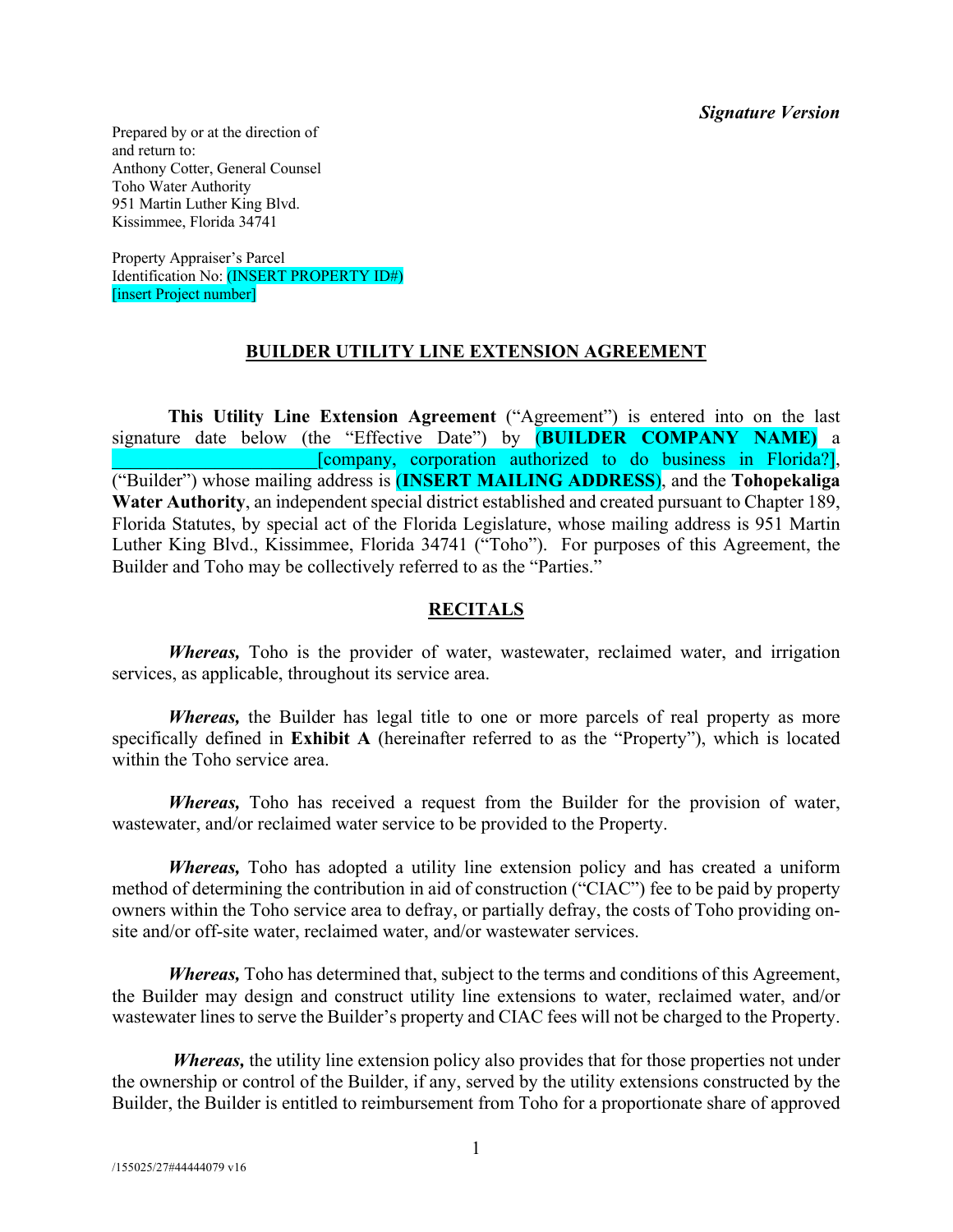costs associated with serving those other properties, which will then be separately charged CIAC fees.

*Whereas,* Toho has adopted a policy and created a uniform method of determining system development charges ("SDC") to be paid by property owners within the Toho service area to pay the costs of funding improvements and additions related to the extension and expansion of Toho's water, wastewater and reclaimed water system resulting from new development.

*Whereas,* Toho's SDC's do not include costs for providing localized services within developments and are therefore not impacted and remain due and payable independent of the imposition of CIAC fees as provided by this Agreement.

*Whereas,* the title of Executive Director utilized in this Agreement shall refer to the Executive Director of the Toho Water Authority or his/her designee, as assigned, for the purposes of implementing the terms of this Agreement and Toho's CIAC policy.

*Now, therefore,* in consideration of the premises hereof and the mutual covenants, terms and conditions contained in this Agreement, and for other good and valuable consideration, the receipt of which is hereby acknowledged, the Parties agree as follows:

- 1. **Recitals Incorporated**.All of the recitals above are true and correct, and are incorporated in this Agreement as if fully set forth below.
- 2. **Description of the Project**. An outline of the overall project, including a map showing the location of the water, wastewater, and/or reclaimed water line extension(s) (the "Facilities"), a list of the property/properties owned in fee simple by the Builder and all other properties to be served by the Facilities, and the schedule (collectively the "Project") is included and described in Builder's CIAC Application as **Exhibit A**. In the event that the Builder acquires additional property or intends to include additional property in the Project after the Effective Date of this Agreement, it is the Builder's sole responsibility to meet with Toho's Executive Director to determine to what extent the Project described in **Exhibit A** may be amended. Under no circumstances may a Project be amended after the date of the Bill of Sale conveying the Facilities to Toho.
- 3. **Conditions Precedent**. Prior to the Effective Date, the following conditions of the Parties entering into this Agreement have been satisfied:
	- a. The Builder has submitted a CIAC Application that has been reviewed, accepted and prioritized by Toho.
	- b. The Builder has prepared, or caused to be prepared, design plans and construction specifications (the "Construction Plans") for the Facilities.
	- c. The Construction Plans have been approved by the Executive Director.
	- d. Unless otherwise approved in writing by the Executive Director, the Builder has obtained three competitive bids from licensed underground contractors for the Construction Plans. In signing this Agreement, the Builder certifies that the three competitive bids are fair, without outside control, collusion, fraud or otherwise illegal action. Whether the process has been "competitively" bid is subject to the sole determination of the Executive Director.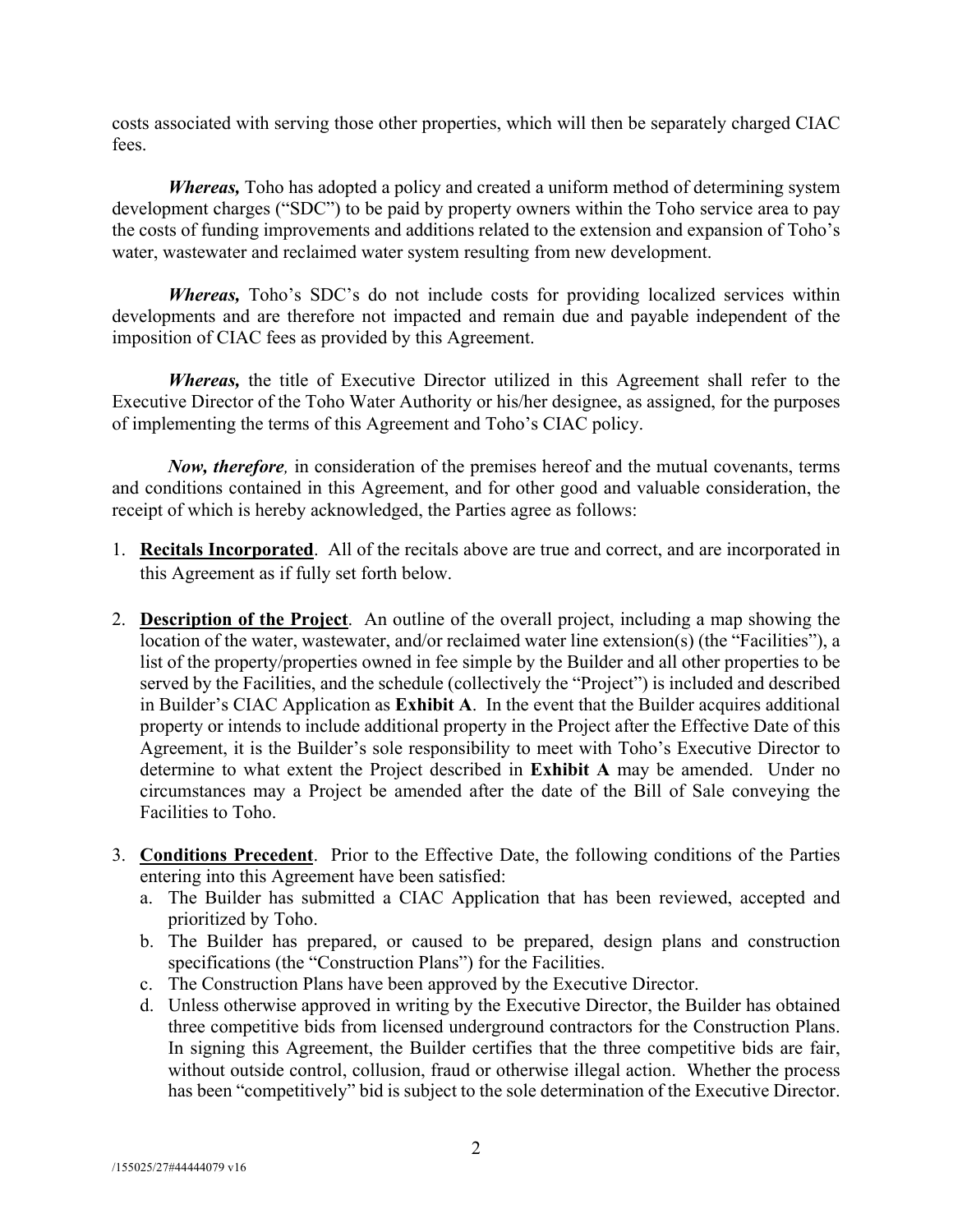- e. The Builder has met with the Executive Director and has been placed on the prioritization list for the CIAC program.
- 4. **The Construction Contract**. The Builder shall ensure that the construction contract for the Construction Plans for the Facilities contains the following:
	- a. Construction of the Facilities will begin on or before 90 days after the Effective Date unless an alternative time to initiate construction has been approved in writing by the Executive Director.
	- b. A Maintenance Surety consistent with Toho's current standards and specifications pursuant to Section 10 of this Agreement, which Maintenance Surety shall be in force and effect for a period of one year after the date of the Bill of Sale.
	- c. A performance bond and a payment bond pursuant to Section 10 of this Agreement, which bond shall be in the amount of the value of the construction contract. The performance bond shall ensure that the construction contractor fully, timely, and faithfully performs the construction contract and all obligations thereunder. The payment bond shall ensure that the construction contractor shall promptly make payment to all persons supplying services, labor material, or supplies used directly or indirectly by the construction contractor or any subcontractor(s) in the prosecution of the work provided for in the construction contract.
	- d. That Toho is a third-party beneficiary and additional insured in all contracts, bonds, and other related instruments.
	- e. That proof of the bonds and certificates of insurance be provided to Toho prior to beginning construction, both new and existing.
	- f. That the construction contractor keep the Facilities free and clear of dirt and construction debris during construction.
- 5. **Permits**.The Builder shall apply for (or cause to be applied for) and obtain all environmental resource permits, right-of-way utilization permits, Florida Department of Environmental Protection utility construction permits, and all other governmental permits and approvals necessary from all governmental agencies exercising jurisdiction for the Facilities. The Builder shall provide Toho with a copy of all permits and approvals prior to beginning construction.
- 6. **Commencement of Work**.The Builder may commence work after all of the following occur: (i) all required permits are issued for the Facilities and copies provided to Toho, and (ii) Toho is provided with the payment and performance surety and related certificates. At least seven business days prior to commencement of the construction of the Facilities, the Builder shall schedule a preconstruction conference with Toho, which may be held as a virtual meeting conducted by Toho.
- 7. **Inspection and Transfer of the Project**.Toho reserves the right to perform inspections, both during and after construction and installation of the Facilities, to determine compliance with the approved Construction Plans, and adequacy of installation. Upon completion of construction, and subject to Toho's inspection and approval, the Builder shall transfer ownership, including all rights, title, and interest, free and clear of any encumbrances whatsoever, of the Facilities to Toho, in accordance with the terms and conditions set forth in this Agreement. As evidence of such conveyance, the Builder shall provide Toho with a Bill of Sale, in the form attached hereto as **Exhibit B** and satisfactory to Toho's legal counsel, for all Facilities constructed by or on behalf of the Builder and approved by Toho.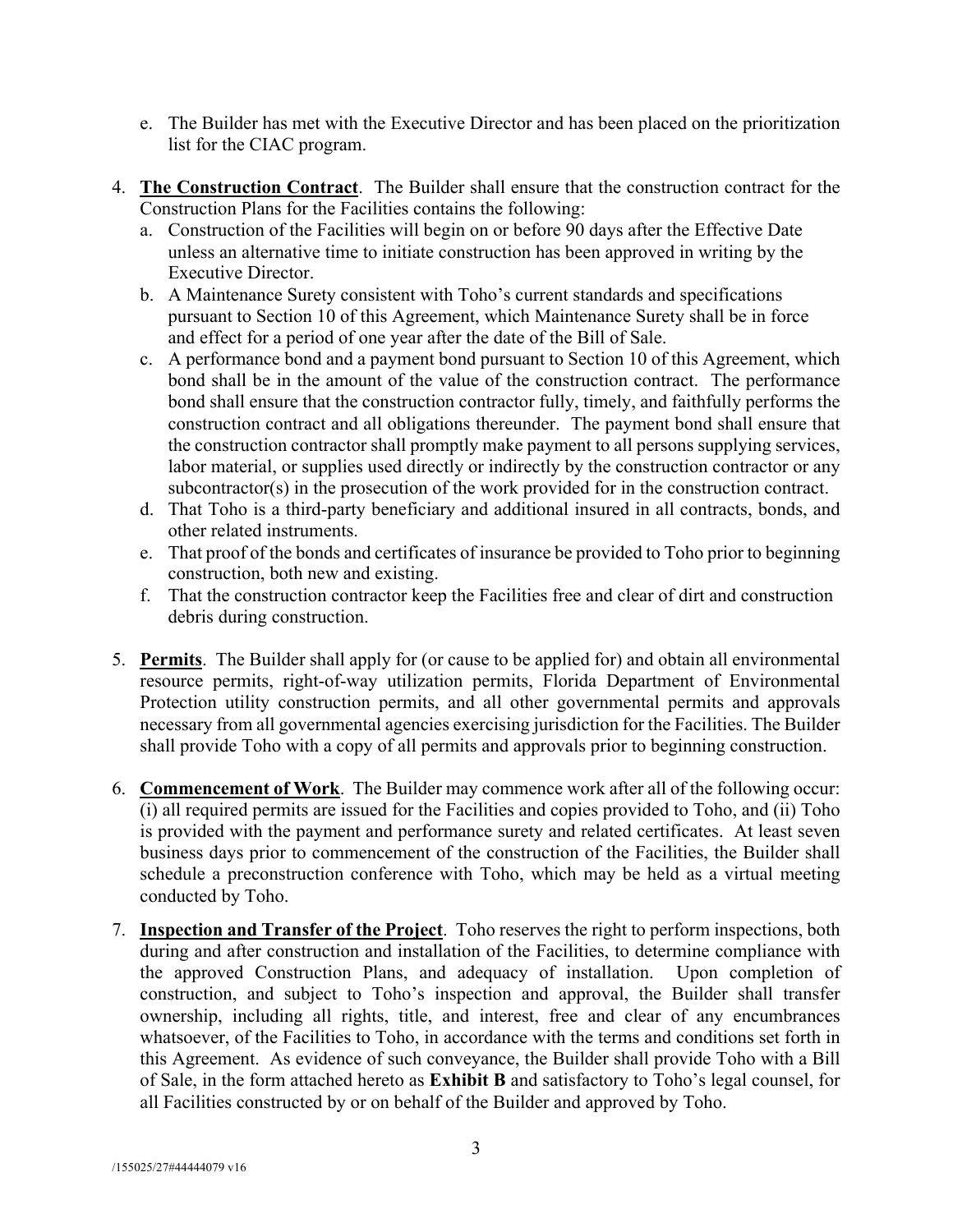- 8. **Easements and Right of Access**. The Buildershall provide Toho with all necessary easements and complete right of access for all Facilities constructed on the Property and/or outside of right-of-way. All such easements shall be by separate legal instrument in a form satisfactory to Toho's legal counsel and in recordable form. Unless otherwise agreed to by the Parties, Toho will be responsible for recording all easements contemplated under this Agreement in the Official Records for the applicable county in which the Project is located.
- 9. **Fees**. The categories of fees applicable to the Project are listed in **Exhibit C**. Fees shall be calculated by Toho and paid by the Builder before the Facilities are connected for service. The CIAC fee that has been approved by the Toho Board of Supervisors on the date the Facilities will be connected for service is the CIAC fee to be paid by the Builder.

### 10. **Performance Bond; Payment Bond; Maintenance Surety**.

- a. Prior to commencing construction of the Facilities, the Builder shall, or shall cause its construction contractor for the Facilities to, obtain and deliver to Toho a performance bond and a payment bond, as referenced in Section 4 of this Agreement, in the form attached hereto as **Exhibit D** and acceptable to Toho, and pursuant to Section 255.05 of the Florida Statutes. Toho will record the performance and payment bond in the official records for the County in which the Project is located. The bonds shall name Toho as dual-obligee and shall be assignable to Toho Water following Toho's acceptance of the Facilities. The surety company issuing said performance and payment bonds shall meet the following qualifications:
	- (i) Surety must be licensed to do business in the State of Florida, maintain an A-VIII or better rating with AMBEST or an equivalent rating agency, and shall comply with the provisions of Section 255.05, Florida Statutes.
	- (ii) Surety must be listed on the most recent version of the U.S. Department of Treasury Fiscal Service, Bureau of Management, Circular 570 entitled: "Companies Holding Certificates of Authority as Acceptable Sureties on Federal Bonds and as Acceptable Reinsuring Companies."
	- (iii) All bonds/surety instruments shall be originals and issued by a producing agent with the authority to issue said bonds/surety instruments on behalf of the surety company. Attorneys-in-fact who sign bonds/surety instruments must attach, with each bond/surety instrument, a certified and effectively dated copy of their power of attorney. Agents of surety companies must list their name, address, and telephone number on all bonds/surety instruments.
- b. The Builder shall also provide, or shall cause its construction contractor to provide, a maintenance surety (the "Maintenance Surety") in the form of an irrevocable letter of credit, cash escrow, or maintenance bond, in an amount equal to ten percent (10%) of the low bid, plus change orders, or cost of the work, including costs associated for site restoration of the Facilities, prior to Toho's acceptance of the Facilities for maintenance. The purpose of the Maintenance Surety is to guarantee the materials, workmanship, structural integrity, functioning, and maintenance of the Facilities for one year after the date of the Bill of Sale.
- 11. **Indemnification**.To the fullest extent permitted by law, the Builder shall, and shall cause its contractor(s) to, defend, indemnify, and hold harmless Toho, its officials, agents, and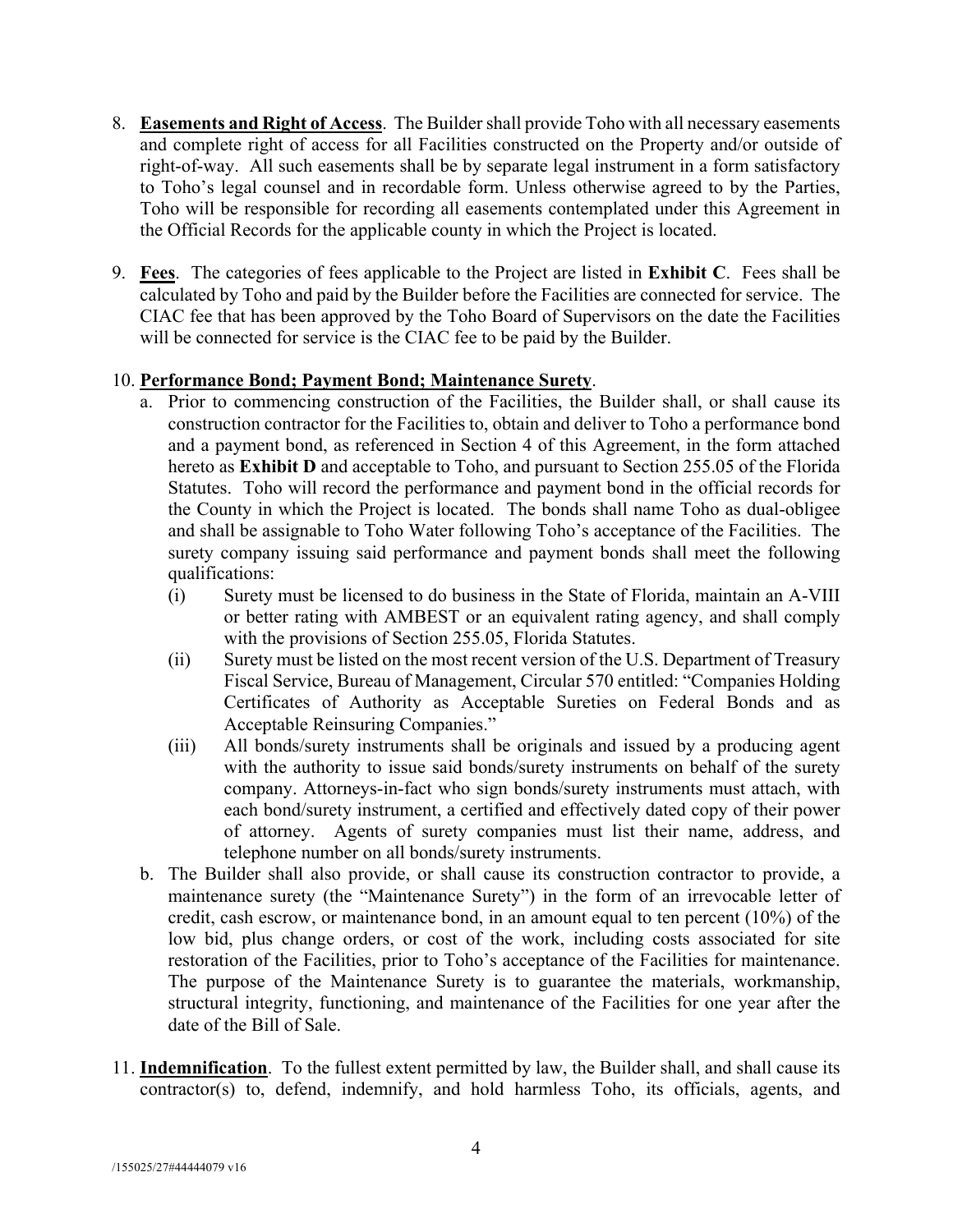employees from and against any and all liabilities, claims, damages, losses, costs, and expenses (including attorneys' fees) arising out of or resulting from the construction of the Facilities, provided that any such liability, claim, damage, loss, cost, or expense:

- a. Is attributable to bodily injury, sickness, disease, or death, or injury to or destruction of tangible property (other than the construction activities themselves) including the loss of use resulting therefrom; and,
- b. Is caused in whole or part by an act or omission relating to the Facilities by the construction contractor and/or any subcontractors, and/or anyone directly or indirectly employed by any of them, and/or anyone for whose acts any of them may be liable, excepting those acts or omissions arising out of the negligence of Toho.

Provided, if this Agreement is deemed by a court of competent jurisdiction to be a construction contract under Section 725.06, Florida Statutes, any obligation of the Builder or any contractor to defend, indemnify, or hold harmless Toho and its officials, agents, and/or employees shall be limited to an obligation to indemnify and hold harmless to the extent caused by the negligence, recklessness, or intentionally wrongful conduct of the contractors and persons employed or utilized by the contractors in the performance of the Project.

#### 12. **Reimbursement**.

- a. When the Project is (i) satisfactorily completed in accordance with Toho's standards and specifications (then current edition), as determined by the Executive Director, and (ii) placed in service by Toho, Toho will reimburse the Builder within 90 days after Toho's receipt and acceptance of the Maintenance Surety and the Bill of Sale both as described in Section 10 of this Agreement for the Facilities (the "Reimbursement Date") and in the amount calculated by the Executive Director. In the event that funds become available to accelerate repayment of CIAC projects in advance of the date noted above, repayment will be made in accordance with the funding prioritization list for the CIAC program.
- b. The Builder will not be reimbursed until all of the following events have occurred:
	- (i) Inspection, approval, and acceptance by Toho of the Facilities.
	- (ii) Receipt and approval by Toho of the Maintenance Surety and the Bill of Sale, both as described in Section 10 of this Agreement for the Facilities.
	- (iii)Receipt and approval by Toho of the record drawings for the Facilities.
	- (iv)Receipt by Toho of any utility easement(s) or right(s) of way in favor of Toho.
	- (v) Receipt of clearance from the Florida Department of Environmental Protection for the Facilities.
	- (vi)Builder's completion and Toho's acceptance of a completed and executed Toho Water Authority CIAC Closeout Checklist.
- c. In the event that Toho does not have budgeted funding available to reimburse Builder in full on the Reimbursement Date, Toho will pay interest on the unpaid reimbursement amount beginning on the Reimbursement Date until the reimbursement is paid in full. The interest rate to be paid per annum is computed on October 1 of each year, based on the previous 5-year average of the 30-year treasury rate.
- d. Failure of the Builder to strictly comply with the terms and conditions of this Agreement may cause the Project to be re-evaluated and may result in the Project being changed on or removed from the prioritization list for the CIAC program.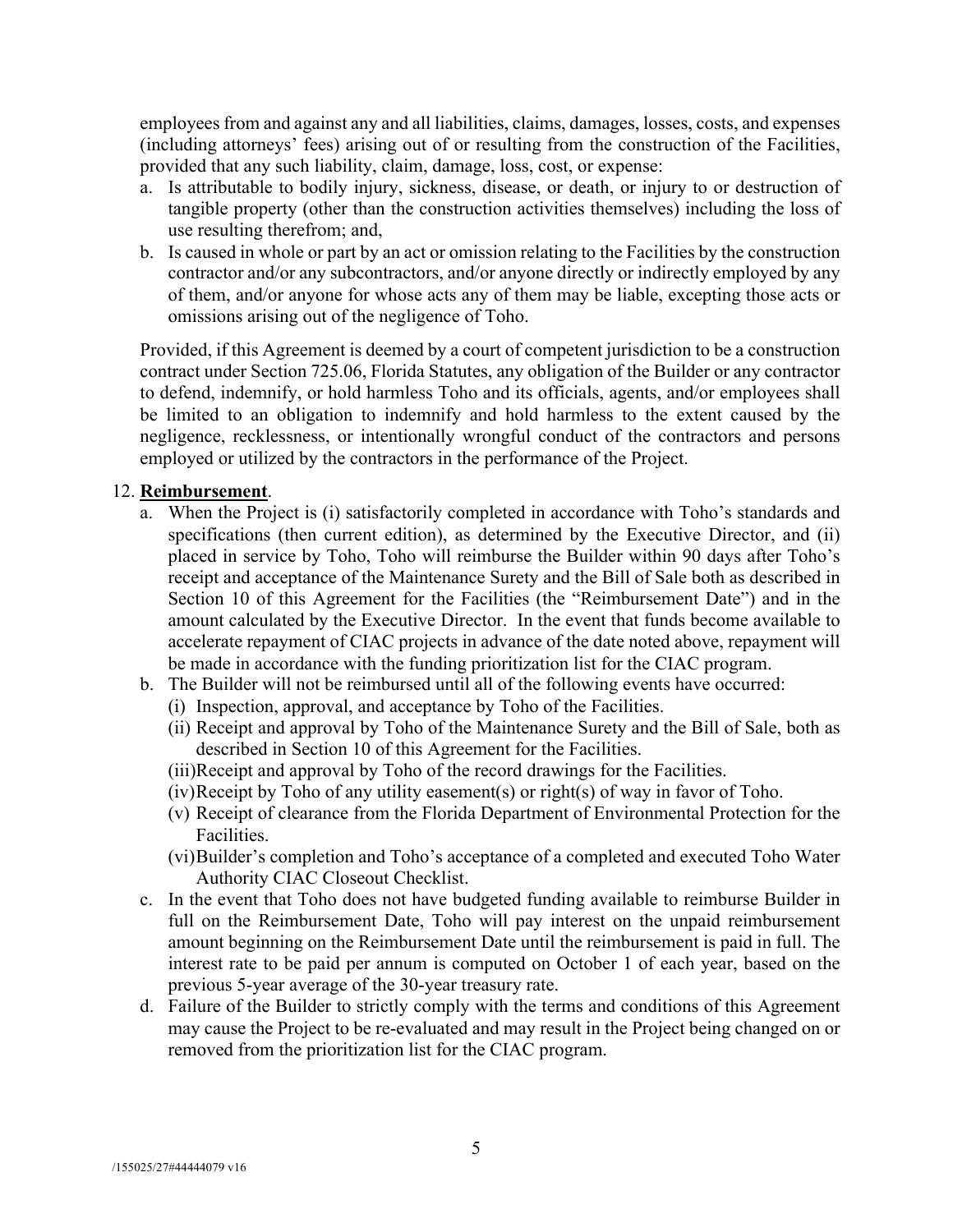### 13. **Term; Termination for Default**.

- a. This Agreement is effective on the Effective Date and shall continue in effect until the Builder has received reimbursement under the CIAC program.
- b. If the Builder defaults by failing to perform any of the obligations of this Agreement, Toho may, in writing, terminate the Agreement and, at Toho's option, obtain performance of the work elsewhere. Toho may claim against the performance bond.
- c. If, in Toho's sole discretion, this Agreement is terminated for default, the Builder may be denied entitlement to some or all reimbursements and may be required to pay CIAC fees for the Property.
- 14. **Insurance**. Prior to commencing construction of the Facilities and throughout the course of construction, the Builder or its agents and contractors shall procure and maintain insurance with limits and terms as follows:
	- a. Workers compensation insurance with statutory workers' compensation limits and not less than One Million and 00/100 U.S. Dollars (\$1,000,000.00) for employer's liability, with a waiver of subrogation in favor of Toho.
	- b. Commercial general liability insurance for all operations including, but not limited to, contractual, products, and completed operations and personal injury with limits of not less than Two Million and 00/100 U.S. Dollars (\$2,000,000.00) per occurrence and an aggregate limit of at least twice the per occurrence limit.
	- c. Business automobile liability insurance for all owned, hired, or non-owned vehicles with limits of not less than One Million and 00/100 U.S. Dollars (\$1,000,000.00) per occurrence.
	- d. Professional liability (errors and omissions) in amounts not less than Two Million and 00/100 dollars (\$2,000,000.00) per occurrence.
	- e. Pollution liability insurance with limits of not less than One Million and 00/100 U.S. Dollars (\$1,000,000.00) per occurrence.

The Builder shall be responsible for ensuring that each of its contractors and subcontractors of every tier procure and maintain the insurance specified above and furnish to Toho certificates of such insurance upon request by Toho. Toho shall be named as an additional insured on all policies, except for workers compensation coverage. All coverage shall be primary and not contributory with any insurance or self-insurance maintained by Toho.

## 15. **Employment Eligibility Verification (E-Verify).**

- a. As a condition precedent to entering into this Agreement, and in compliance with section 448.095, Florida Statutes, the Builder and its subcontractors shall register with and use the E-Verify system to verify work authorization status of all employees hired after January 1, 2021.
- b. The Builder shall require each of its subcontractors to provide the Builder with an affidavit stating that the subcontractor does not employ, contract with, or subcontract with any unauthorized alien. The Builder shall maintain a copy of the subcontractor's affidavit as part of the pursuant to the records retention requirements of this Agreement.
- c. The Builder, or any subcontractor who has a good faith belief that a person or entity with which it is contracting knowingly violated section 448.09(1), Florida Statutes, or the provisions of this section, shall terminate the contract with the person or entity.
- d. Toho, upon good faith belief that a subcontractor knowingly violated the provisions of this section, but the Builder otherwise complied, shall promptly notify the Builder and the Builder shall immediately terminate the contract with the subcontractor.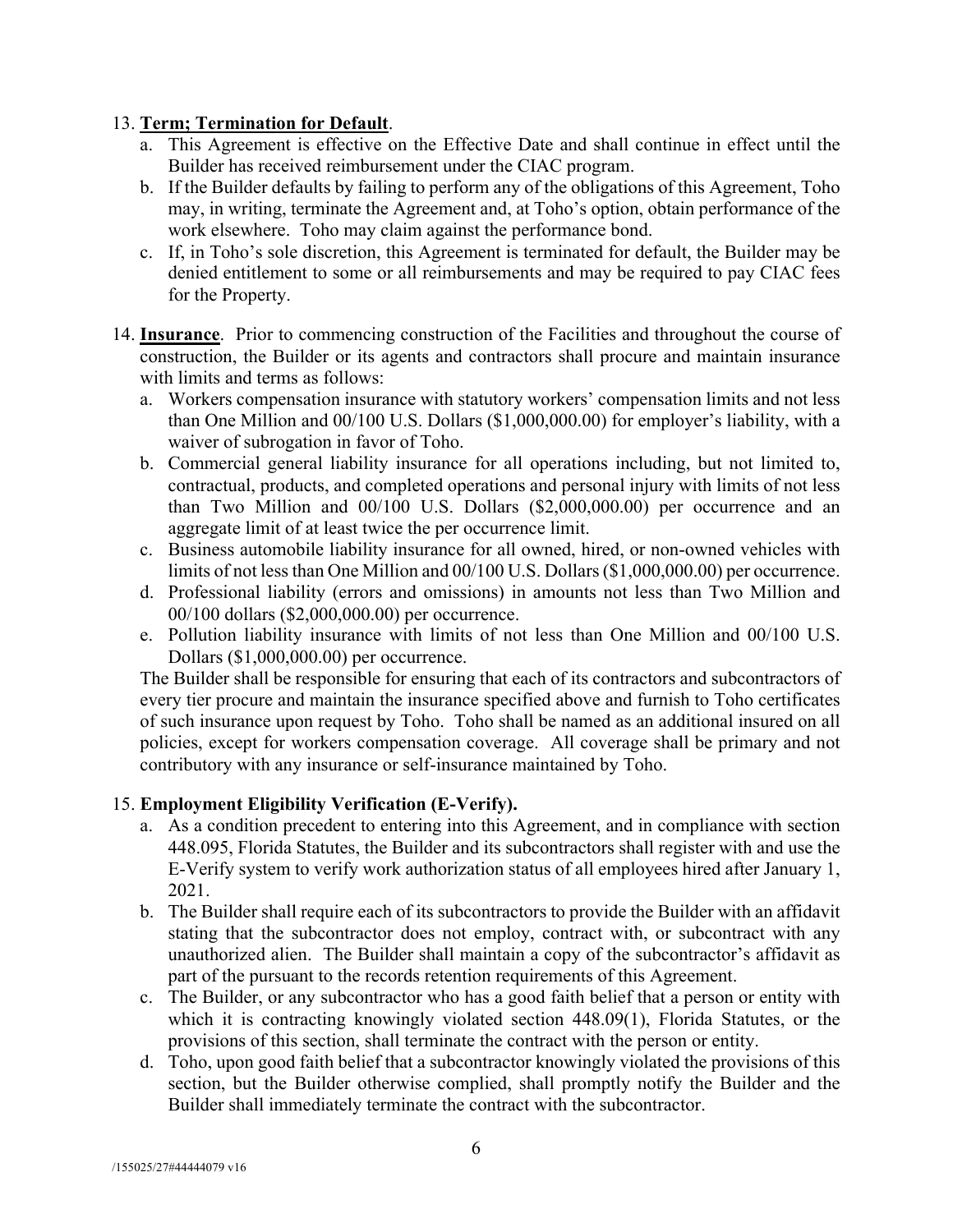- e. A contract terminated under the provisions of this section is not a breach of contract and may not be considered as such. Any contract terminated under the provisions of this section may be challenged pursuant to section 448.095(2), Florida Statutes. The Builder acknowledges that upon termination of this Agreement by the Builder, the Builder may not be awarded a public contract for at least one (1) year. The Builder further acknowledges that the Builder is liable for any additional costs incurred by Toho as a result of any contract for a violation of this section.
- f. **Subcontracts.** The Builder or subcontractor shall insert in any subcontracts the clauses set forth in this section, including this subsection, requiring subcontractors to include these clauses in any lower tier subcontracts. The Builder shall be responsible for compliance by any subcontractor or lower tier subcontractors with the clauses set forth in this section.
- g. Information on registration for and use of the E-Verify Program can be obtained via the internet at the Department of Homeland Security website: https://www.e-verify.gov.
- 16. **Sovereign Immunity**.Toho's limits of liability are set forth in Section 768.28 of the Florida Statutes, and nothing herein shall be construed to extend the liabilities of Toho beyond that provided in Section 768.28 of the Florida Statutes. Nothing herein is intended as a waiver of Toho's sovereign immunity under Section 768.28 of the Florida Statutes
- 17. **Non-Appropriation**. In accordance with the Florida Constitution and other applicable state and local laws, the obligations of Toho in this Agreement are subject to sufficient budgeted Toho funds being available in each Toho budget year to achieve the purposes of this Agreement.
- 18. **Compliance with Laws and Regulation**.The Parties will abide by the respective statutes, ordinances, rules, and regulations pertaining to, or regulating, the acts of the Parties under this Agreement.
- 19. **Notice**. Notices to either Party provided for herein shall be sufficient if sent by certified or registered mail, return receipt requested, postage prepaid, addressed to the following addresses or to such other addresses as the Parties may designate to each other in writing from time to time:

Toho: Tohopekaliga Water Authority Todd Swingle, Executive Director 951 Martin Luther King Blvd. Kissimmee, FL 34741 tswingle@tohowater.com

> Amy Campbell, CIAC Project Manager 951 Martin Luther King Blvd. Kissimmee, FL 34741-4929 ciacbuilder@tohowater.com 407-483-3854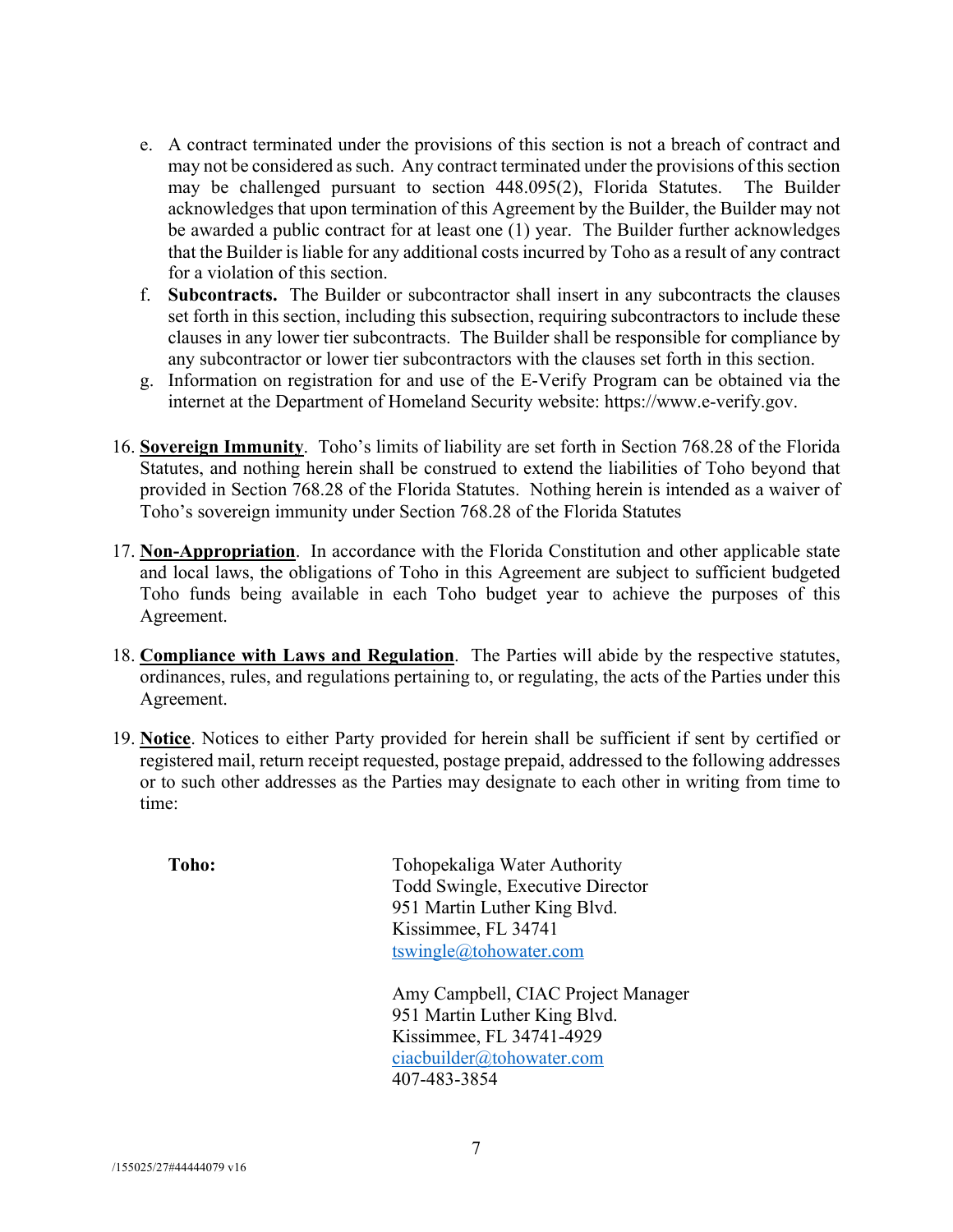**Copy to:** Office of General Counsel Tohopekaliga Water Authority 951 Martin Luther King Blvd. Kissimmee, Florida 34741

**Builder**:

**Copy to:**

- 20. **Entire Agreement**.This Agreement constitutes the entire agreement of the Parties with respect to the subject matter hereof. This Agreement may not be modified or amended except by a written instrument equal in dignity herewith and executed by the Parties to be bound thereby.
- 21. **Non-Waiver**. No consent or waiver, expressed or implied, by any Party, to or of any breach or default of any other Party, with regard to the performance by said other Party of its obligations under this Agreement shall be deemed or construed to constitute consent or waiver, to or of, any other breach or default in the performance of that Party, of the same or of any other objection of performance incumbent upon that Party. Failure on the part of any Party to complain of any act or failure to act on the part of the other Party in default, irrespective of how long the failure continues, shall not constitute a waiver by that Party of its rights and any remedies that exist under this Agreement, at law, or in equity, except as otherwise specifically provided herein.
- 22. **Public Records Compliance**.To the extent the Builder is acting on behalf of Toho as provided under Section 119.0701 of the Florida Statutes, the Builder shall:
	- a. Keep and maintain public records required by Toho to perform the services under this Agreement.
	- b. Upon request from Toho's custodian of public records, provide Toho with a copy of the requested records or allow the records to be inspected or copied within a reasonable time at a cost that does not exceed the cost provided in Chapter 119 of the Florida Statutes or otherwise provided by law.
	- c. Ensure that public records that are exempt or confidential and exempt from public records disclosure requirements are not disclosed, except as authorized by law, for the duration of the Agreement term and following completion of the Project if the Builder does not transfer the records to Toho.
	- d. Upon completion of the Project, transfer, at no cost, to Toho all public records in possession of the Builder or keep and maintain public records required by Toho to perform the service. If the Builder transfers all public records to Toho upon completion of the Project, the Builder shall destroy any duplicate public records that are exempt or confidential and exempt from public records disclosure requirements. If the Builder keeps and maintains public records upon completion of the Project, the Builder shall meet all applicable requirements for retaining public records. All records stored electronically must be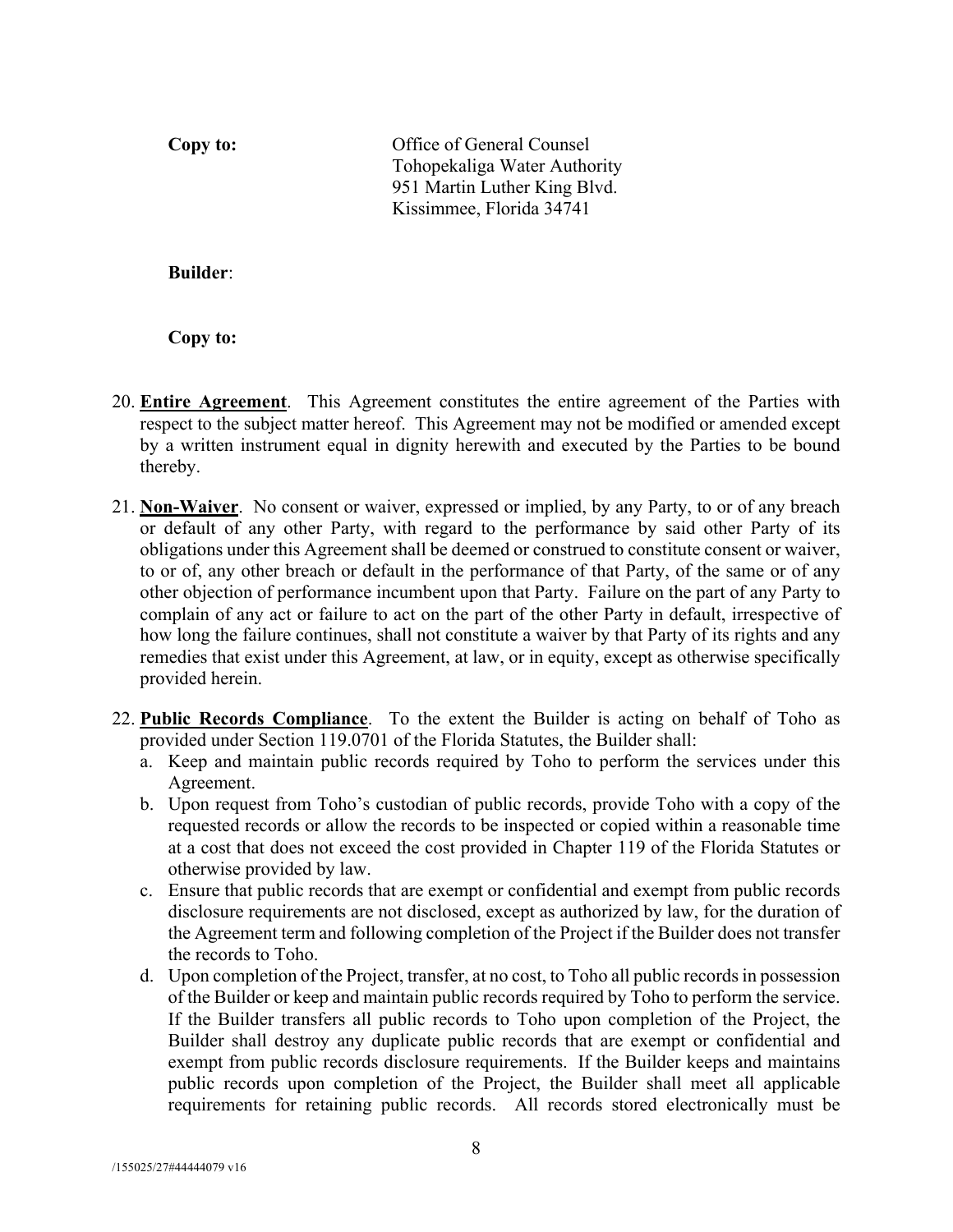provided to Toho, upon request from Toho's custodian of public records, in a format that is compatible with the information technology systems of Toho.

e. If Builder fails to provide the public records to Toho within a reasonable time, the Builder may be subject to penalties under Section 119.10 of the Florida Statutes.

**IF THE BUILDER HAS QUESTIONS REGARDING THE APPLICATION OF CHAPTER 119, FLORIDA STATUTES, TO THE BUILDER'S DUTY TO PROVIDE PUBLIC RECORDS RELATING TO THIS AGREEMENT, CONTACT TOHO'S CUSTODIAN OF PUBLIC RECORDS AT: publicrecordsrequests@tohowater.com, 407- 944-5162, 951 Martin Luther King Boulevard Kissimmee, FL 34741.**

- 23. **Records and Audits**.At any time during the term of this Agreement, Toho may request and will be provided access to the Builder's plans, documents, contracts, financial books and records, reports and any other information relating to the Project. The Builder will maintain, in its place of business, all books, documents, papers, and other evidence pertaining in any way to payments made pursuant to this Agreement. Such records shall be available at the Builder's place of business at all reasonable times during the term of this Agreement and for five years from the expiration of this Agreement for audit or inspection by Toho upon five business days prior written notice.
- 24. **Equal Opportunity Employment**.The Builder will not discriminate, and will provide in all contracts that its contractors will not discriminate, against any employee or applicant for employment under this Agreement because of race, color, religion, sex, sexual orientation, gender identity, or national origin and will take affirmative steps to ensure that applicants are employed and employees are treated during employment without regard to race, color, religion, sex, sexual orientation, gender identity, or national origin.
- 25. **Severability**. If any part of this Agreement is found invalid or unenforceable by any court, such invalidity or unenforceability shall not affect the other parts of this Agreement if the rights and obligations of the Parties contained in this Agreement are not materially prejudiced and if the intentions of the Parties can continue to be effectuated. To that extent, this Agreement is declared severable.
- 26. **Assignment**. This Agreement, and all of the rights, obligations, and responsibilities hereunder, is not assignable without the consent or approval of such assignment by Toho Water, provided that such approval will not be unreasonably withheld.
- 27. **Disclaimer of Third Party Beneficiaries**.No right or cause of action shall accrue upon or by reason of this Agreement, to or for the benefit of any third party not a formal party hereto.
- 28. **Governing Law and Venue**. This Agreement is governed by and construed in accordance with laws of the State of Florida. The venue for any non-binding mediation or judicial proceedings is in the Circuit Court of the Ninth Judicial District in and for Osceola County, Florida.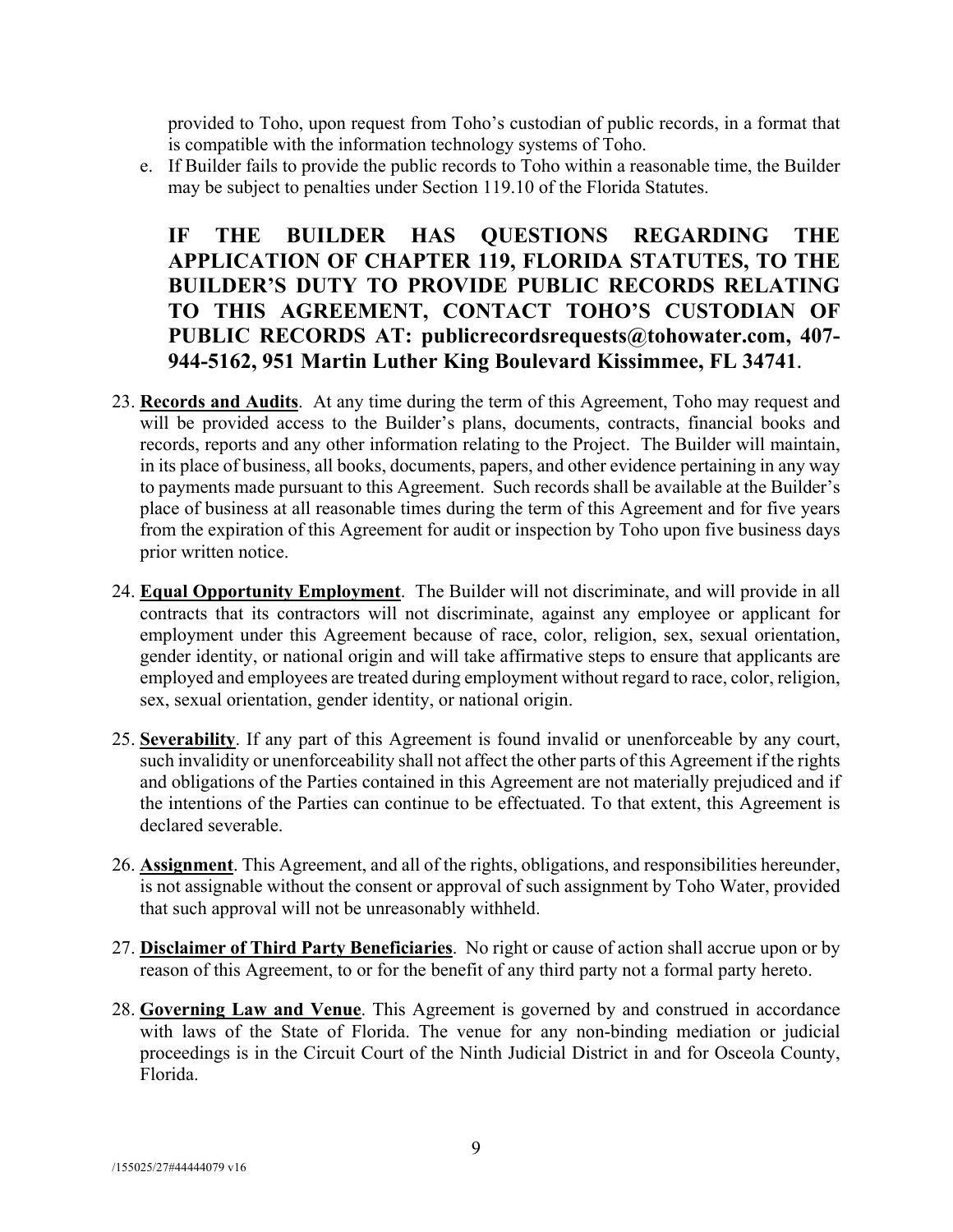- 29. **No Partnership or Joint Venture**.This Agreement does not create a partnership or joint venture among the Parties and no Party shall be construed to be partners or members of a joint venture for any purpose.
- 30. **Authority to Enter Into Agreement**. Each person signing this Agreement represents and warrants that he or she has full power and authority to enter into and execute this Agreement and that upon execution and delivery, this Agreement will be binding on and enforceable against that person, or if that person is signing in a representative capacity, then the Party for whom that person signs, subject to only limitations applicable under bankruptcy laws.
- 31. **Force Majeure**. Neither Party is responsible for any delay or failure in the performance of any part of this Agreement to the extent such delay or failure is caused by fire, flood, explosion, war, embargo, government requirement, civil or military authority, act of God, or other similar causes beyond its control and without the fault or negligence of the delayed or non-performing Party. The effected Party will notify the other Party, in writing, within fourteen calendar days after the beginning of any such cause that would affect its performance. Notwithstanding the foregoing, if the Party's performance is delayed for a period exceed thirty calendar days from the date the other Party receives notices under this paragraph, the non-affected Party will have the right, without any liability to the other Party, to terminate this Agreement.
- 32. **Recordation**. A fully executed copy of this Agreement, including the exhibits attached hereto, will be recorded by Toho in the Official Records of Osceola County, Florida.
- 33. **Construction of Agreement**. The Parties hereby agree that they have reviewed this Agreement, have consulted with legal counsel of their choice, have participated in the drafting of this Agreement, and that this Agreement is not to be construed again any Party as if it were the drafter of this Agreement.
- 34. **Counterparts, Electronic Transactions, and Electronic Signatures**. This Agreement may be electronically executed by the Parties in counterparts up to, but no exceeding, the number of parties, each of which shall be deemed an original and all of which, taken together, shall constitute one agreement. Each Party may deliver its executed signature page by email transmission to the other Parties at the email addresses set forth herein. Delivery shall be effective and complete upon completion of such email transmission. The Parties agree that electronic signatures may be used in the execution of this Agreement in accordance with Part I and II, of Chapter 668, Florida Statutes.
- 35. **Further Documentation**. The Parties agree that from time to time and following a request therefor by a Party, each shall properly execute and deliver to the other Parties such further documents and instruments reasonably necessary to confirm and/or effectuate the obligations of each Party hereunder and effectuate the consummation of the transaction contemplated hereby.
- 36. **Documents Constituting the Entire Agreement**. The following documents attached hereto are hereby incorporated and made a part of this Agreement:

**Exhibit A** – Builder's CIAC Application **Exhibit B** – Form of Bill of Sale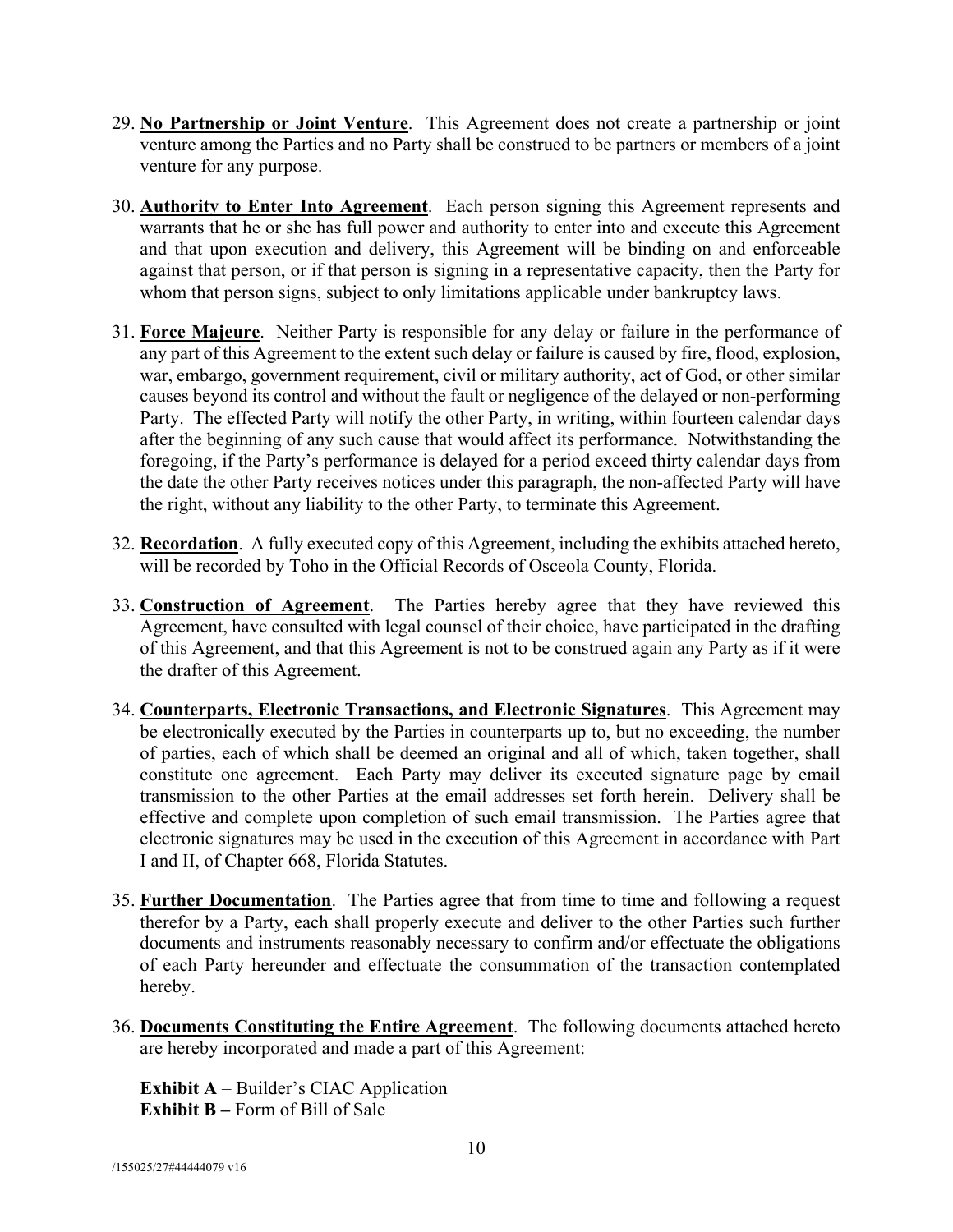**Exhibit C** – Schedule of Fees **Exhibit D** – Form of Performance Bond

*[signatures on the following pages]*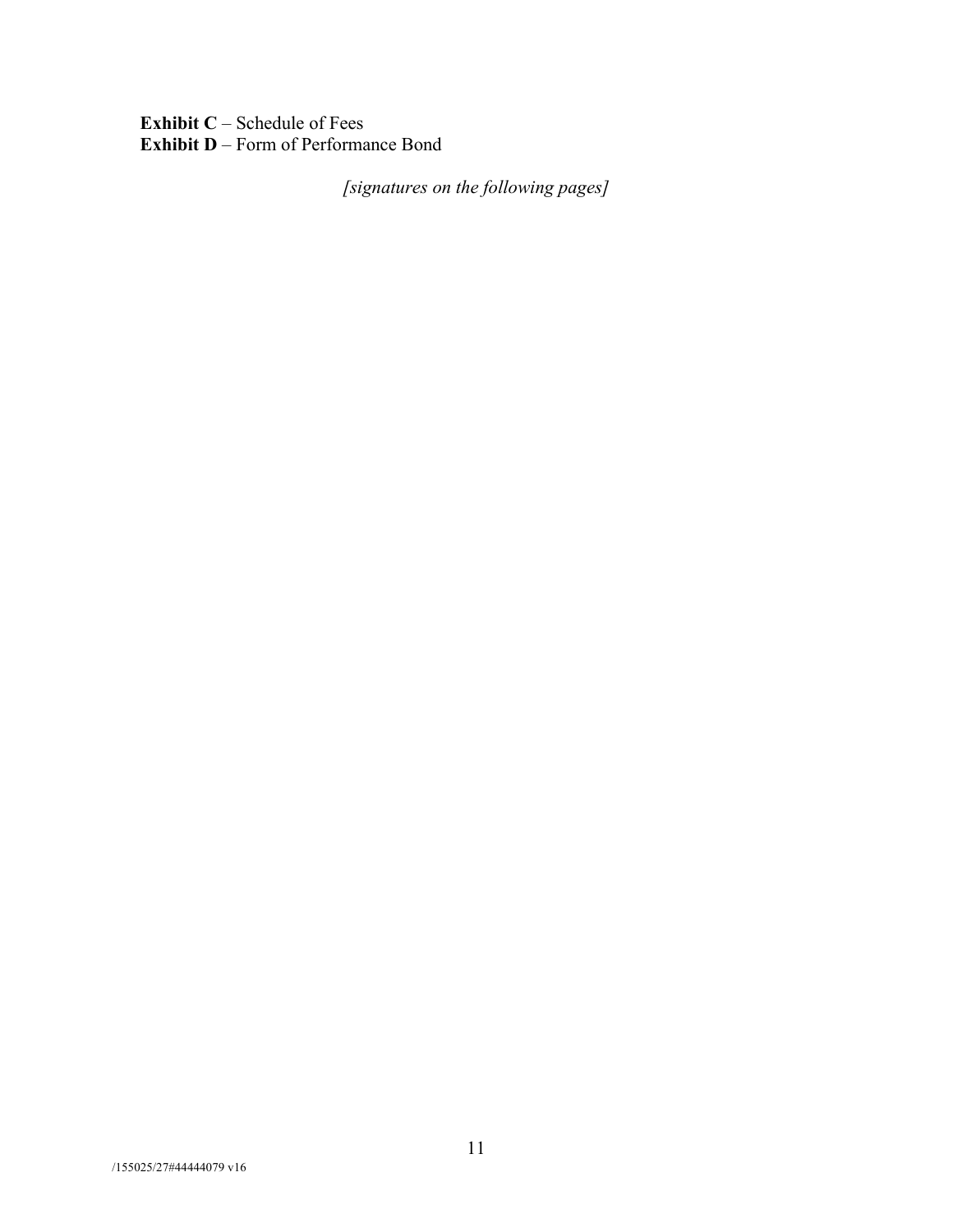**IN WITNESS WHEREOF,** the Parties, by their duly authorized representatives, have executed this Agreement effective the \_\_\_\_\_ day of \_\_\_\_\_\_\_, 20\_.

## **TOHOPEKALIGA WATER AUTHORITY**

By: Todd Swingle, Executive Director

### STATE OF FLORIDA COUNTY OF OSCEOLA

The foregoing instrument was acknowledged before me by [ ] physical presence or [ ] online notarization this \_\_\_\_\_ day of \_\_\_\_\_\_\_\_\_\_\_\_\_\_\_\_, 20\_\_, by Todd Swingle, as Executive Director of Tohopekaliga Water Authority, an independent special district established and created pursuant to Chapter 189, Florida Statutes, by special act of the Florida Legislature, on behalf of the Board. He is personally known to me or has produced \_\_\_\_\_\_\_\_\_\_\_\_\_\_\_\_\_\_\_ identification.

Notary Public Signature [AFFIX NOTARY SEAL] Print Notary Name: My commission expires: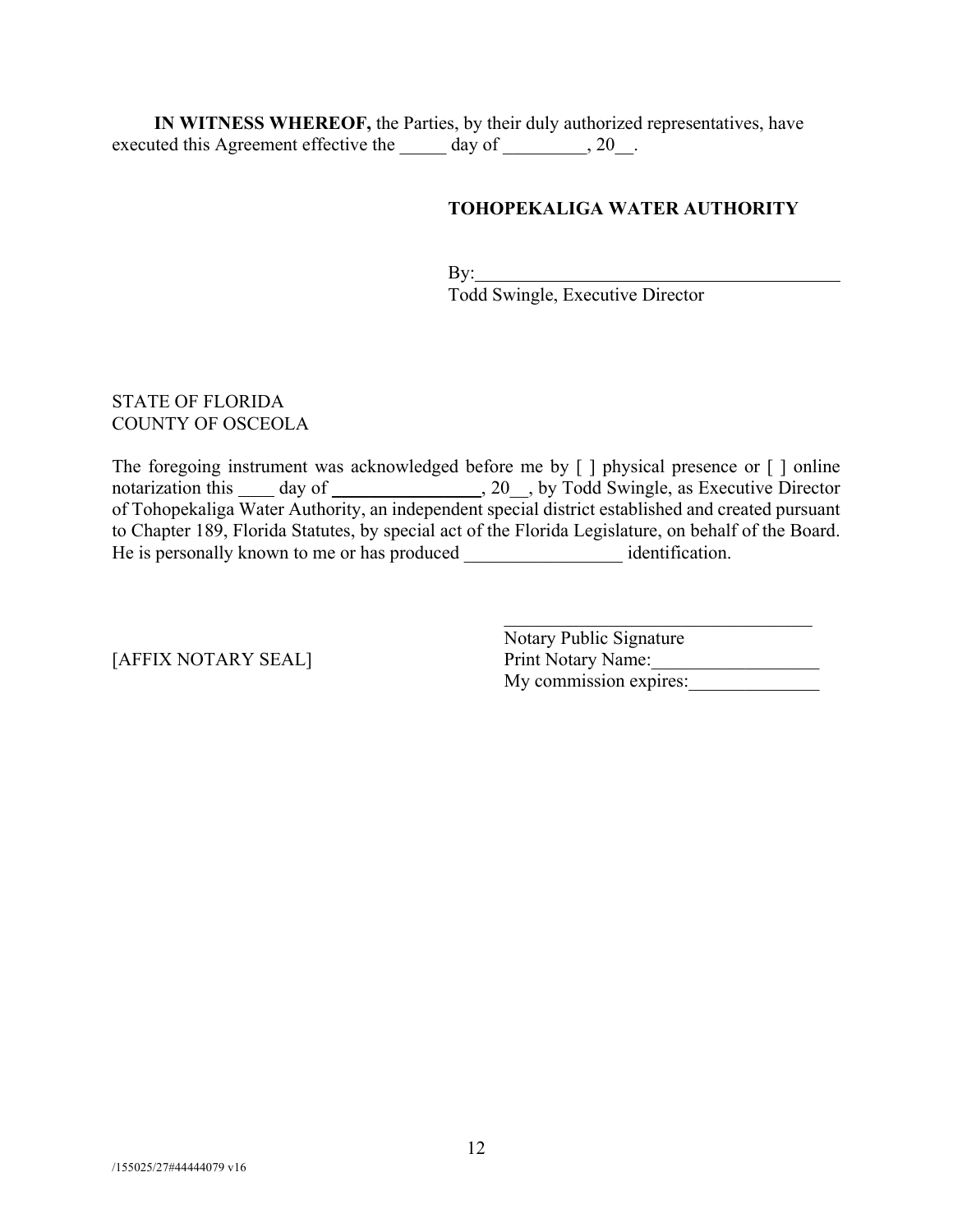| Signed, sealed and delivered<br>in the presence of:          | <b>Builder</b>                                                                                                                                                                     |
|--------------------------------------------------------------|------------------------------------------------------------------------------------------------------------------------------------------------------------------------------------|
|                                                              | By: $\qquad \qquad$                                                                                                                                                                |
|                                                              | Printed Name: 2008                                                                                                                                                                 |
| By: $\qquad \qquad$                                          | Its: $\qquad \qquad$                                                                                                                                                               |
|                                                              |                                                                                                                                                                                    |
|                                                              |                                                                                                                                                                                    |
|                                                              |                                                                                                                                                                                    |
| $\begin{tabular}{c} \bf STATE OF \end{tabular}$<br>COUNTY OF |                                                                                                                                                                                    |
|                                                              | The foregoing instrument was acknowledged before me by [ ] physical presence or [ ] online<br>notarization this $\_\_$ day of $\_\_$ , 20, by $\_\_$ , $\_\_$ , $\_\_$ , of $\_\_$ |
|                                                              | a<br>authorized to do business in the State of Florida, on behalf thereof. S/He is personally                                                                                      |
|                                                              |                                                                                                                                                                                    |

Notary Public Signature [AFFIX NOTARY SEAL] Print Notary Name: My commission expires:

 $\mathcal{L}_\text{max}$  and  $\mathcal{L}_\text{max}$  and  $\mathcal{L}_\text{max}$  and  $\mathcal{L}_\text{max}$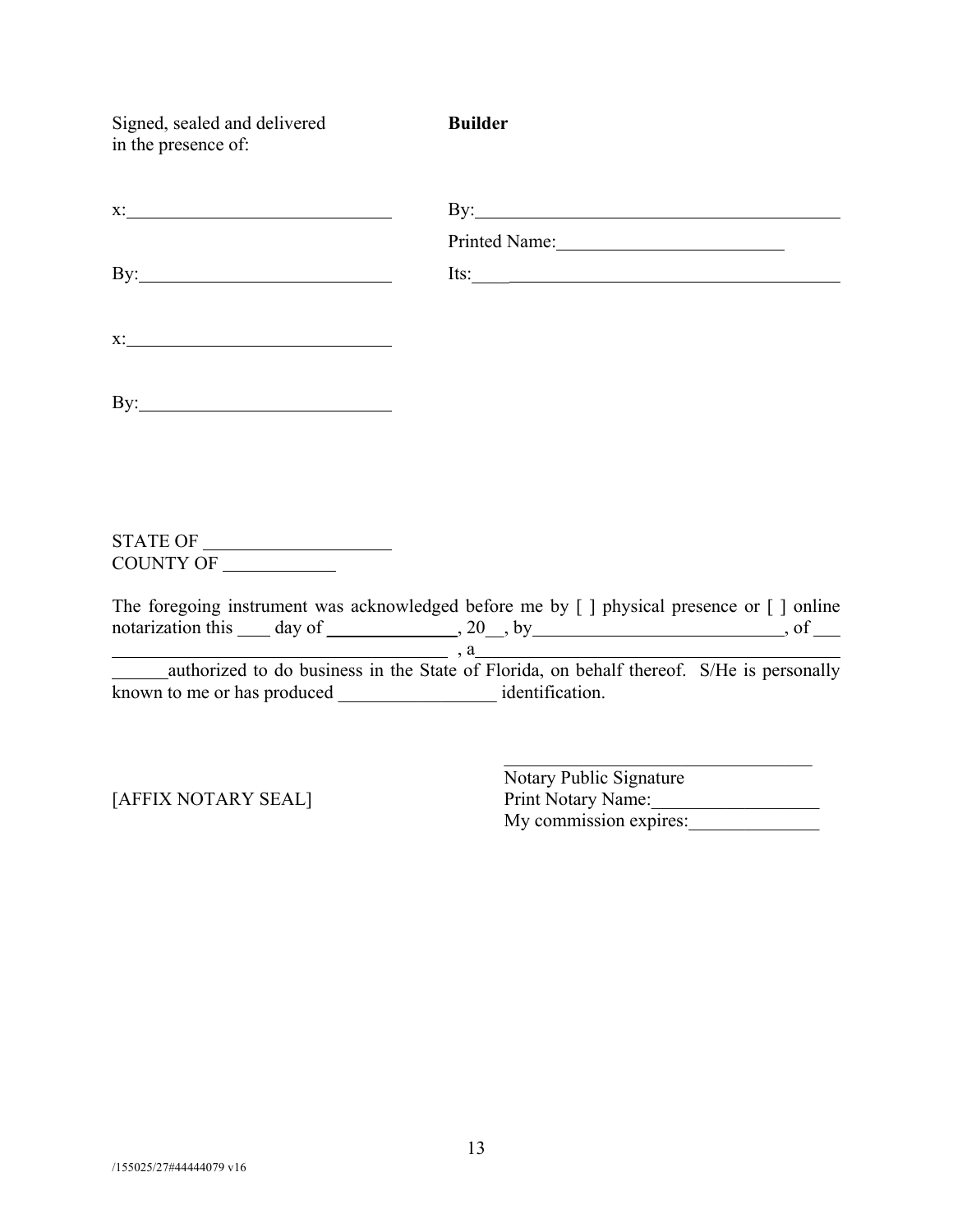## **EXHIBIT A Builder's CIAC Application**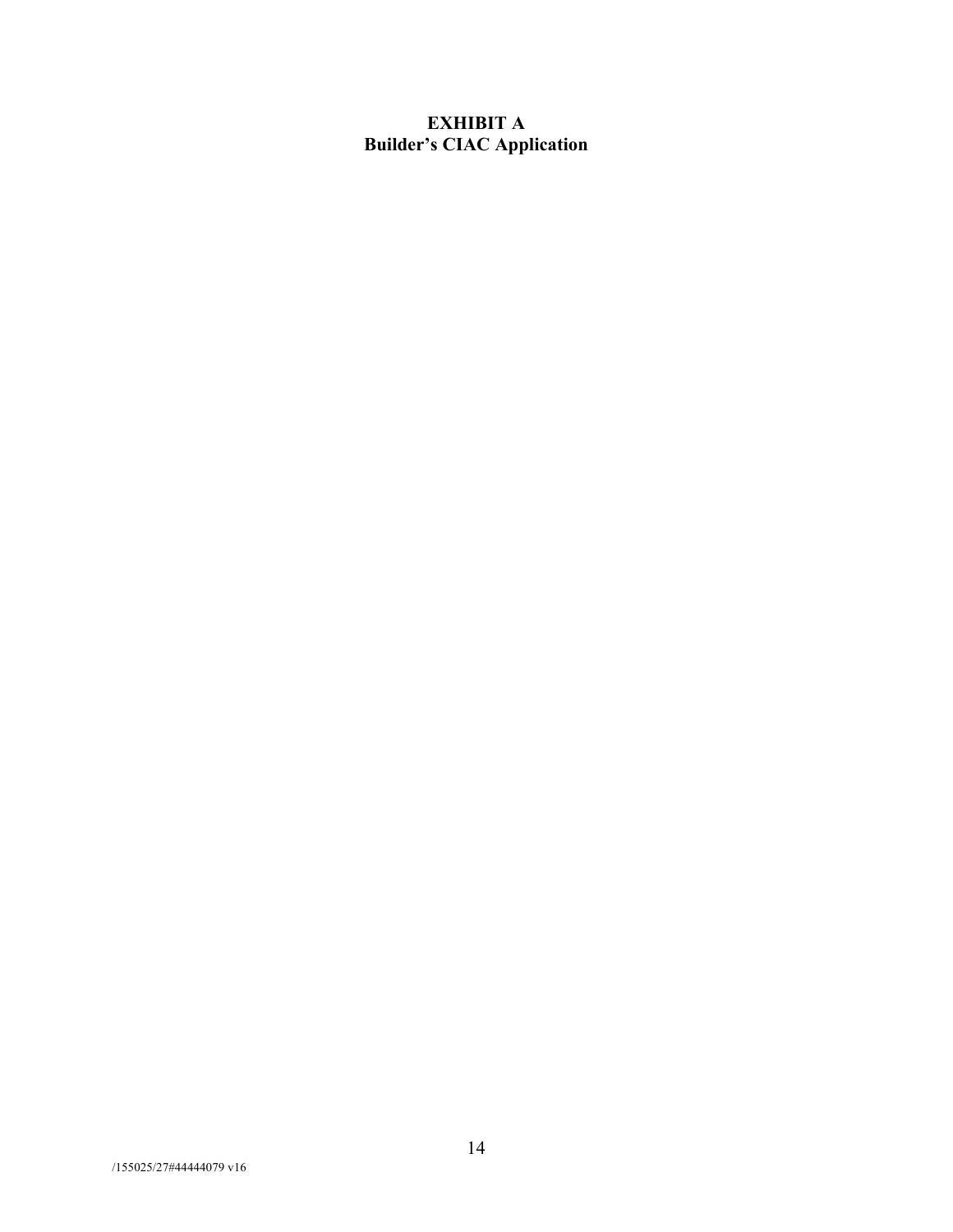## **EXHIBIT B Form of the Bill of Sale**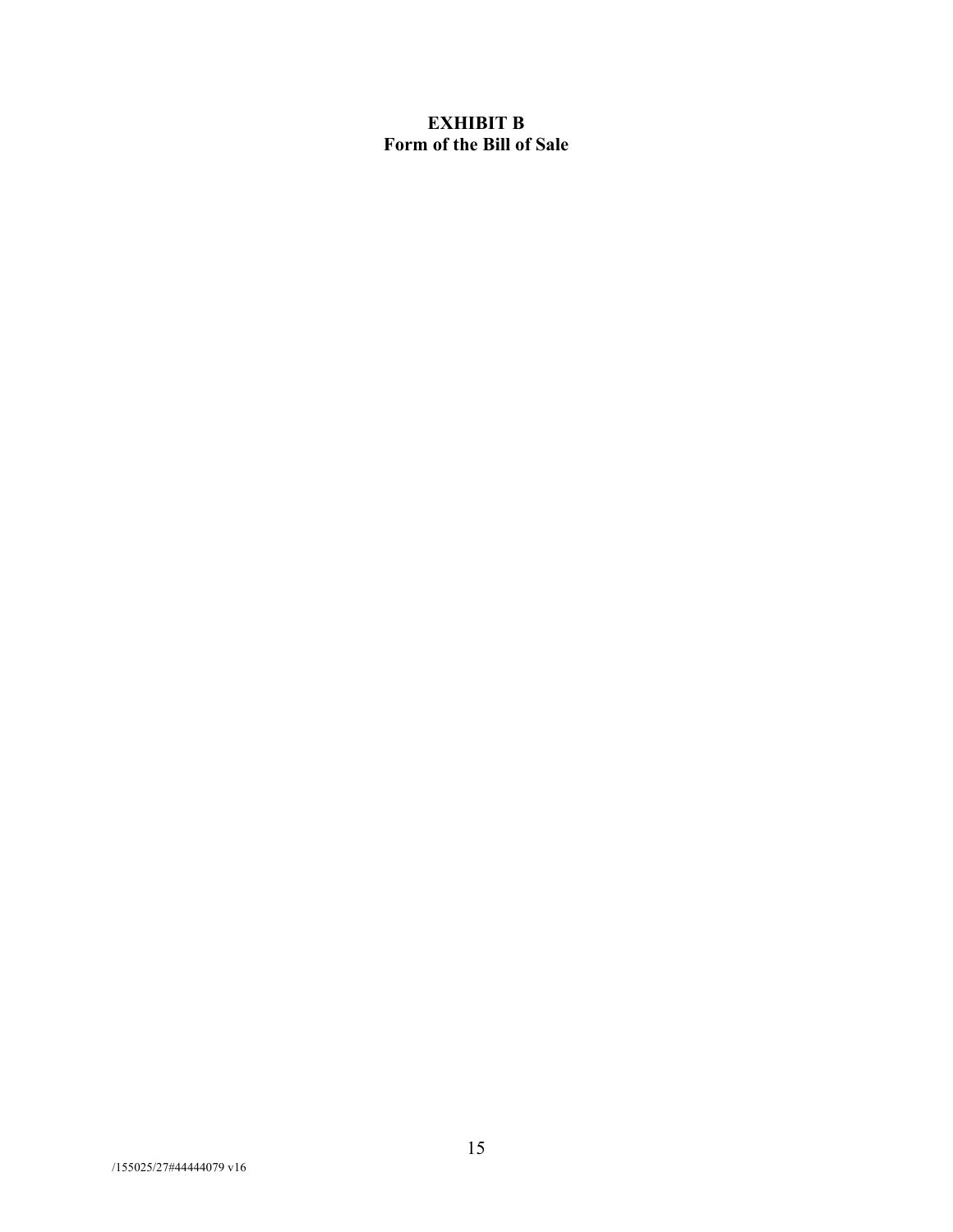# **EXHIBIT C Categories of Fees Applicable to the Project**